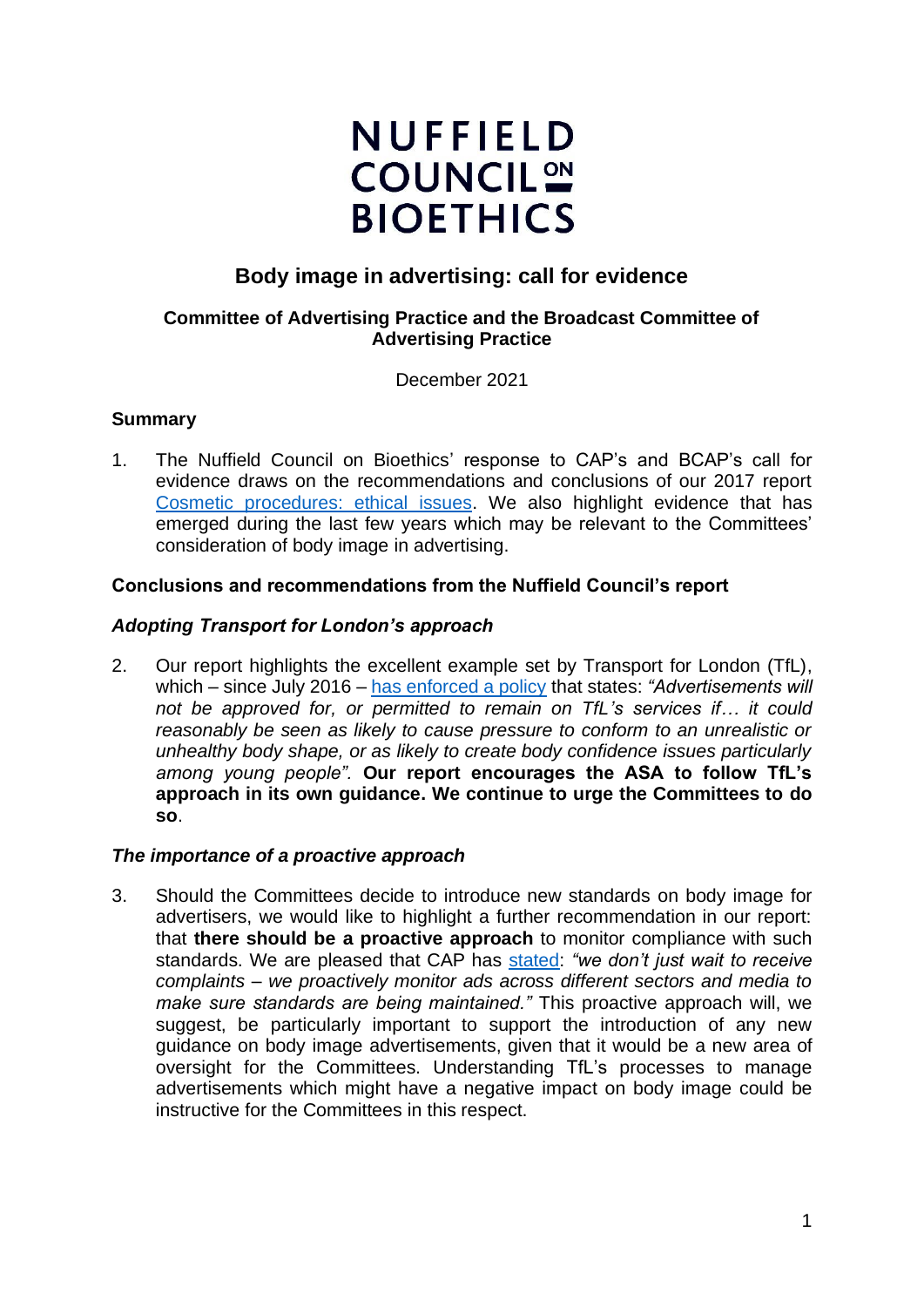# *Evidence gathered as part of our project*

4. As part of our project, we carried out an online public survey to gather people's views on the questions we sought to address. In a [summary](https://www.nuffieldbioethics.org/assets/pdfs/CP-Survey-Monkey-Questionnaire-analysis.pdf) of this survey, to which 448 people responded to some or all of our questions, we highlight that nearly 73% of respondents indicated that people's attitudes to cosmetic procedures were influenced by advertising. While not representative of the entire UK population, our findings offer an insight into public opinion.

# **Additional evidence on body image in advertising**

- 5. In addition to the Council's own recommendations and evidence, we would also like to draw the Committees' attention to other developments relevant to the question of advertising and body image. Alongside the key studies and surveys outlined in the Committees' call for evidence document, we would like to highlight additional UK-based research:
	- [Surveys conducted](https://www.mentalhealth.org.uk/publications/body-image-report/exec-summary) by the Mental Health Foundation with YouGov in 2019 highlighted that just over one in five adults said images used in advertising had caused them to worry about their body image.
	- Research [from Credos](https://www.bbc.co.uk/news/education-37010205) in 2016 indicated that 53% of boys felt that advertising was one of the biggest influences to look good (along with friends (68%), social media (57%), and celebrities (49%).
	- A June 2021 [study](https://www.sciencedirect.com/science/article/pii/S1740144521000383) with gay or bisexual men living in the UK and other northern hemisphere countries (US, Canada), and those living in the southern hemisphere (Australia) highlights that body image dissatisfaction can change depending on the season: in summer, researchers *"observed peaks for body dissatisfaction, pressure from media advertisements, pressure from peers on social media, the feeling that one's body is on public display, and appearance comparisons."*
- 6. Evidence from outside the UK may also be instructive for the Committees in their consideration of advertising which might promote negative body image:
	- A survey from [YouGov America](https://today.yougov.com/topics/lifestyle/articles-reports/2021/05/26/body-image-media-fashion-poll-data) published in May 2021 indicates that 76% of US adults think that the media promotes an unattainable body image for women.
	- [A US study](https://www.sciencedirect.com/science/article/pii/S1740144520304198) from March 2021 examined advertising campaigns on body image suggests that advertisements have the power to shape attitudes and beliefs around weight. Participants' self-esteem improved after viewing the Dove Real Beauty campaign, but women *"feel bad about themselves and their bodies after viewing Victoria's Secret campaign."*
	- A [study](https://www.indianjournals.com/ijor.aspx?target=ijor:mcomm&volume=11&issue=1&article=006) from April 2017 examined the impact of advertisements on 915 Indian women's body image. It concluded that around 30% of women were pressurised by advertisements, and that *"advertisements without a doubt have an influence on… body dissatisfaction."*